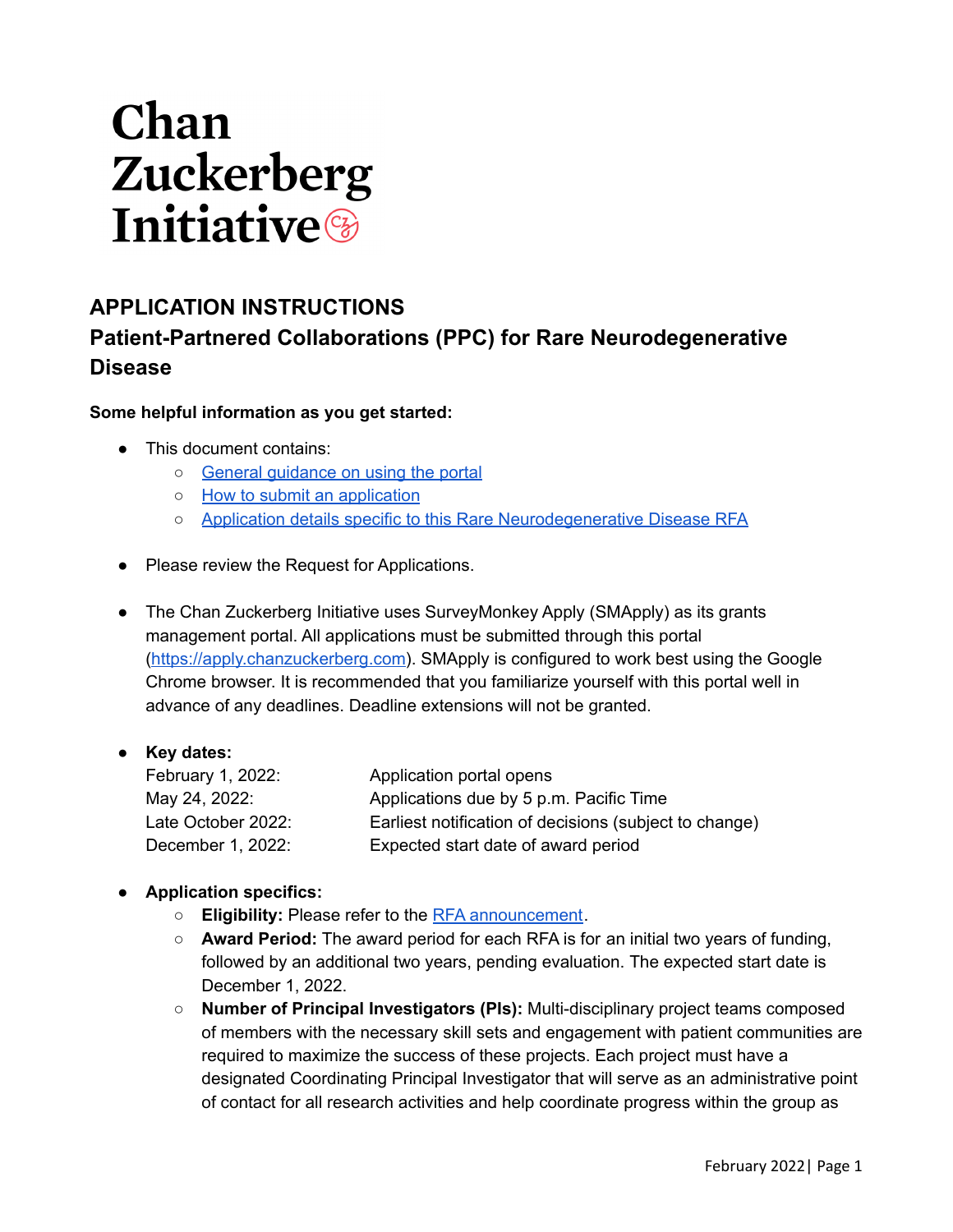well as a Lead Patient Organization PI. All other participants will be co-PIs and are expected to contribute to the project. A clinician must be included in each collaborative project. It is allowable for the clinician to either be located at a research institution or be designated as the Lead Patient Organization PI. Teams should have a minimum of two PIs and a maximum of five PIs to fulfill the eligibility criteria.

- **Budget:**
	- **Total project budgets** should be \$500,000 USD total costs (inclusive of up to 15 percent indirect costs) per year for a total of \$2,000,000 USD total costs for 48 months.
		- We anticipate funding research teams for \$400,000 USD total costs (inclusive of up to 15 percent indirect costs) per year for a total of \$1,600,000 USD over a 48 month period. Indirect costs cannot exceed 15 percent of direct costs.
		- Budgets should include allocations for the patient organization for \$100,000 USD total costs (inclusive of up to 15 percent indirect costs) per year for a total of \$400,000 USD total costs per institution over a 48 month period. This will be awarded separately and directly to the patient organization and is in addition to the \$400,000 USD to the research institution per year.
- Institutional sign-off by the research institution is required at the time of submission.

## <span id="page-1-0"></span>**GETTING STARTED**

**Account setup:** The applicant (Coordinating PI) must first set up an account in the CZI online grants portal at [https://apply.chanzuckerberg.com/.](https://apply.chanzuckerberg.com/) Only the Coordinating PI needs to set up an account.

To set up an account:

- 1. Go to <https://apply.chanzuckerberg.com/>.
- 2. Click the green Register button in the upper right corner.
- 3. Complete the requested fields and then click the green Create Account button.
- 4. Click the green Continue button to proceed to the site.

Please note you will need to verify your account through the auto-email that you receive after registering. You will not be able to submit an application until your account is verified.

**Personal data:** Where we ask for personal data of individuals in grant applications, please only submit personal data that you have a right to provide. We will use and store any personal data collected through the application process for grant-related purposes (e.g., administering the grant, decision-making related to grants, and analysis of our grant practices), subject to the limitation in the Equal Opportunity & Diversity section. The Chan Zuckerberg Initiative will be the "data controller" for any such personal information, and the data may be stored on servers outside of your home country, including within the United States. If you have any questions or concerns regarding our privacy practices or collection or use of personal data, you can contact us at [privacy@chanzuckerberg.com.](mailto:privacy@chanzuckerberg.com)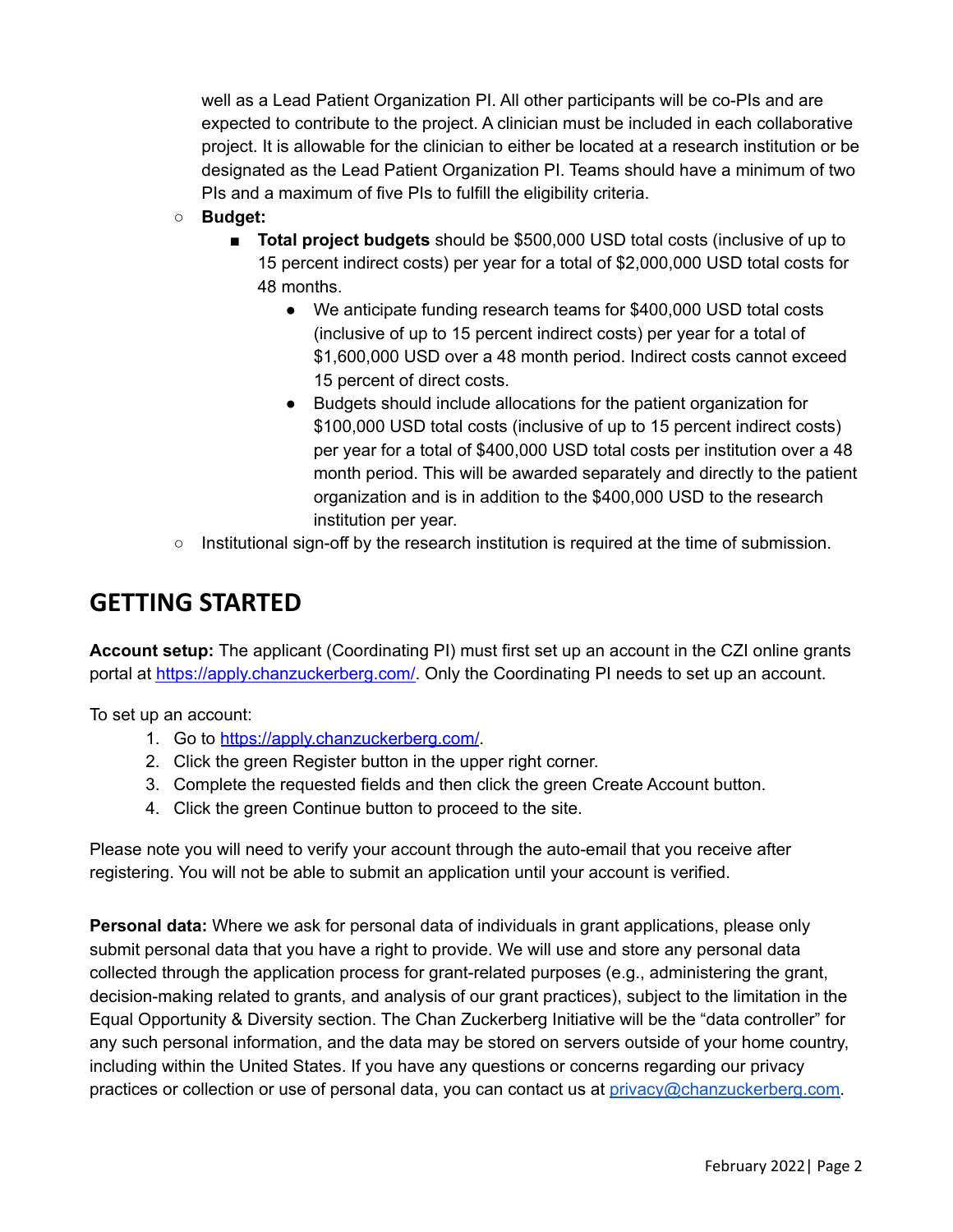**Navigating the portal**: Once you have set up an account, you can log in to the grants portal at <https://apply.chanzuckerberg.com/>. Using the links in the upper right corner, you can access available programs (which includes RFAs for all CZI areas, not just science) and any applications you have in preparation or previously submitted. Use the information ("i") link to get help with the portal. To access your account information, click on your name in the upper right. Your application will pre-populate with the name and email listed in your account information so if you need to edit it, click on your name in the upper right corner to make any necessary changes.

**Forgotten username or password:** If you have forgotten your username or password, please navigate to the grants portal at <https://apply.chanzuckerberg.com/> and click on the Log In link located in the upper right corner. Click the Forgot your password link and then enter the email address associated with your SMApply account. You will then receive an email with information to reset your password. Please note that your username is your email address.

**Other questions:** If you have other questions about using the portal, please use the information ("i") link in the upper right corner of the window. Here you will find a link to FAQs about using the portal, as well as links to submit specific help requests. If you have specific questions about the RFA, please contact us at [sciencegrants@chanzuckerberg.com.](mailto:sciencegrants@chanzuckerberg.com)

## <span id="page-2-0"></span>**SUBMITTING AN APPLICATION**

## **To submit an application:**

- 1. Go to <https://apply.chanzuckerberg.com>[.](https://chanzuckerberg.fluxx.io/)
- 2. Log in.
- 3. Click the green View Programs button that is displayed or click on the Programs link in the upper right corner. This will bring you to a listing of all programs/RFAs that CZI is hosting in SMApply. To **find the program/RFA** you are looking for, you may need to scroll down.
- 4. Find the program/RFA you are interested in and click the green More button.
- 5. Click the green Apply button in the upper right and complete all sections (details below).
	- a. You will first be prompted to **enter the title** of your application, after which you will have access to the application tasks to complete. Project title is limited to 60 characters, including spaces. If you need to **edit your project title**, click on the My Applications link in upper right and click the green Continue button on the application you wish to edit. Once the application page opens, click on the three dots to the right of the application title (next to the Preview link) and select Rename from the dropdown menu.
	- b. The application is made up of several sections called tasks that are listed in a menu on the left side of the page. To **open a task**, click on the one you would like to work on. You can edit and complete tasks in any order. You may need to scroll down to see the remaining tasks.
	- c. Once you **complete a task**, click the green Mark as Complete button within the task. All tasks must be marked as complete before submitting. To **edit a task** after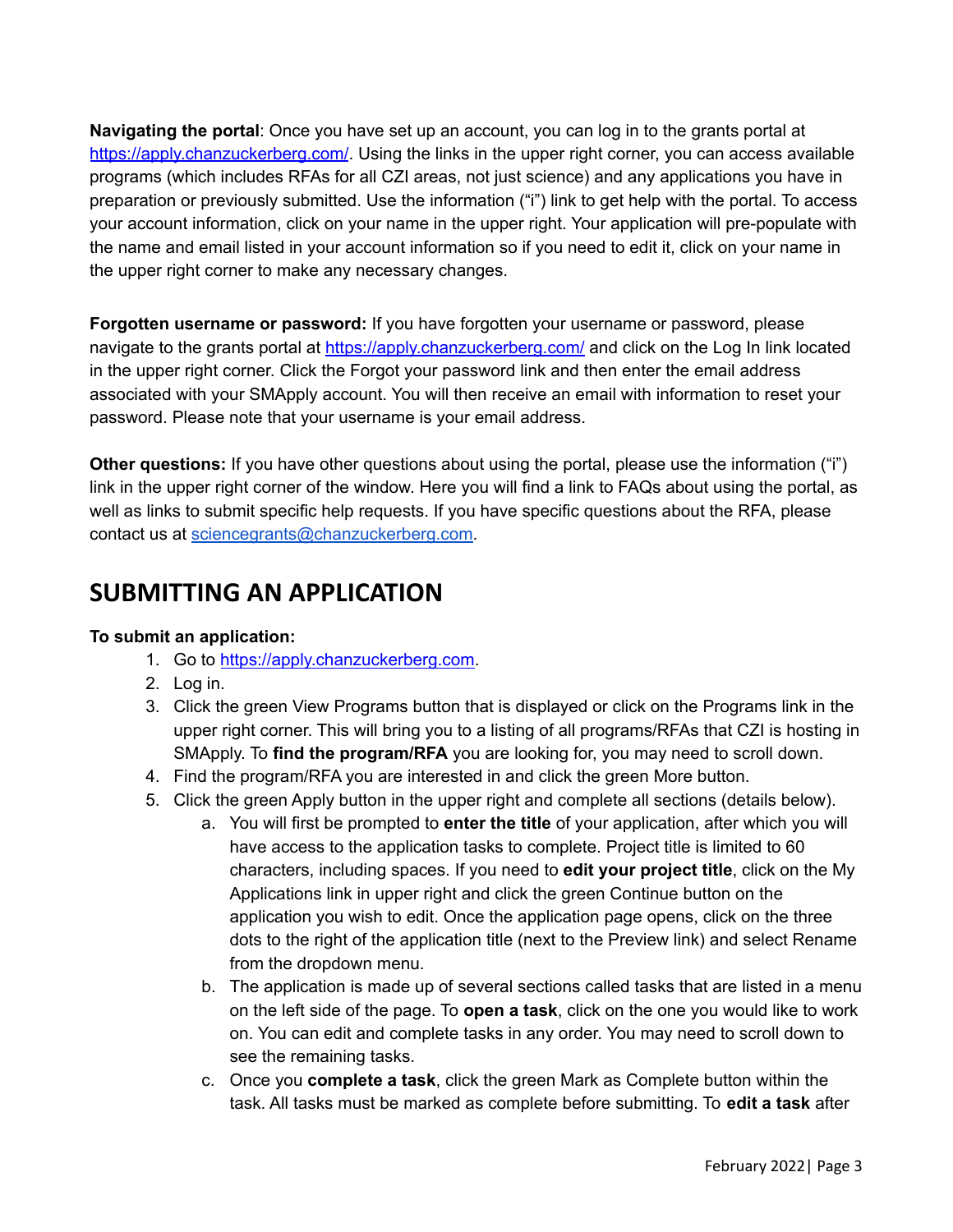marking it as complete, click the three dots in the upper right of the task and select edit, which will re-open the task.

- d. Your application will autosave every few seconds, but you can also click the Save & Continue Editing on each task as you go along to **save your application**.
- e. In the tasks that require a PDF upload: If you need to **delete and replace a PDF** after you have uploaded it, click on the three dots to the right of the file under the Attach File section within the task and select Remove from the dropdown menu.
- f. To **download your application**, click on the three dots in the upper right corner of the application page and select download. If you are within a task, first click on the Back to application link in the upper left. Please **be aware of any pop-up blockers** in your browser that may prevent downloading your application.
- g. To **access an application that you have previously saved**, click on the My Applications link in upper right and click the green Continue button on the application you wish to edit.
- 6. Once all tasks are completed, click the green Submit button **to submit your application**.
	- a. If the button is grayed out, it means your application is not yet complete; please be sure all required fields and uploads are complete within each task and that you have clicked the Mark as Complete button within each task.
	- b. To **download your application**, click on the download link in the upper right corner. Please be mindful of **any pop-up blockers** that may be active in your browser that prevent/hide downloads.
	- c. Review your application in the window (or in the PDF that you have downloaded). If you want to make changes, navigate back to your application and reopen/edit any tasks that need editing. **It is strongly recommended that you download your application as a PDF (instructions above in b.) to review your application before clicking submit.**
	- d. Once you are **ready to submit**, click the green Submit Your Application button on the left side of the window. You will need to confirm your submission by clicking the green Submit button in the pop up window. **Once your application has been submitted, it cannot be edited. Please be sure that your application is complete BEFORE submitting**. If you inadvertently submit your application and it is before the deadline, please contact [sciencegrants@chanzuckerberg.com.](mailto:sciencegrants@chanzuckerberg.com)
- 7. Once your application is submitted, you will **receive an auto-email** confirming submission within a few minutes. If you do not receive a confirmation email within a few minutes, please check your spam folder. If you still did not receive your confirmation email, please email [sciencegrants@chanzuckerberg.com.](mailto:sciencegrants@chanzuckerberg.com)
- 8. If you would like to view your application after you have submitted it, it can be accessed through the My Applications link in the upper right corner.

## **The application consists of the following sections (called tasks in the grants portal):**

<span id="page-3-0"></span>Coordinating PI Details, Research Institution Details for Coordinating PI, Lead Patient Organization PI Details, Patient Organization Details, Equal Opportunity & Diversity, Project Details, Project Proposal, Budget Description, and Biosketches for Coordinating PI/Lead Patient Organization PI/Co-PIs.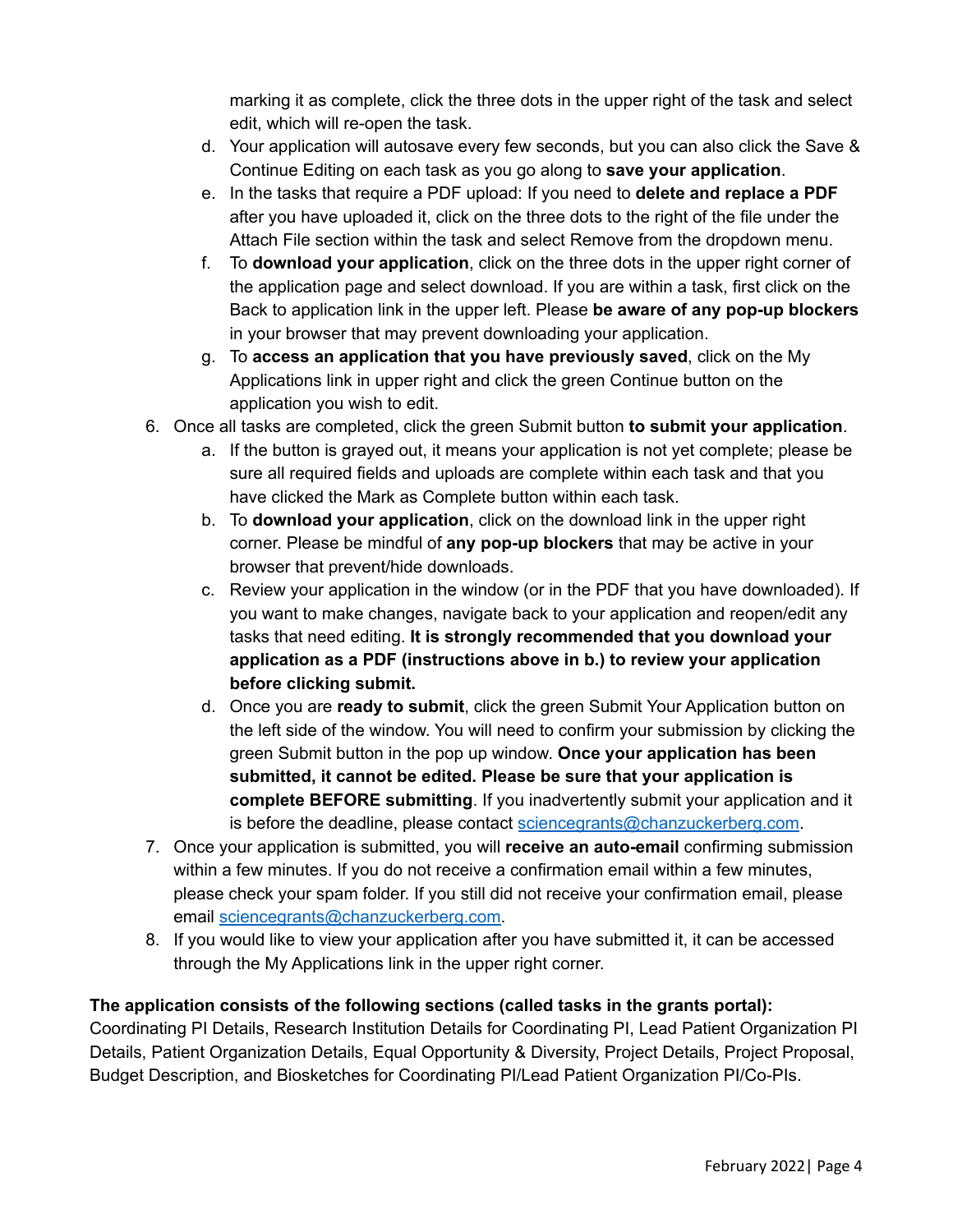- **Coordinating PI Details:** Complete all fields in this task; **all fields are required.** The information entered should be for the Coordinating Principal Investigator (Coordinating PI), who will be the person submitting the application on behalf of the team. The Coordinating PI will take responsibility for managing the group collaboration and be the administrative point of contact for CZI and any partners. **The Coordinating PI must be affiliated with the academic/research institution submitting the application.** Note that institutions outside the U.S. may not subcontract to U.S. institutions, so please be mindful when selecting the Coordinating PI/institution. Information about the Co-Principal Investigator(s) on the proposal should be entered where requested in the Project Details part of the application.
	- Name and email (auto-filled): To edit your name or email, please do so in your account information by clicking your name in the upper right corner and clicking My Account in the dropdown menu.
	- Degree(s).
	- Institution, Title/Position, Department or equivalent.
	- $\circ$  Career status: Select early-career (0 to 6 years), mid-career (6+ to 10 years), or neither. **Note: Early- or mid- career status is not required to be eligible for this RFA, although we encourage participation and leadership from early-career researchers.**
		- Early-Career Definition: In the context of this RFA, an early-career investigator is someone who has been in an independent position for zero to six years at the time of application, i.e. have started their first independent position between May 24, 2016 and May 24, 2022.
		- Mid-Career Definition: In the context of this RFA, a mid-career investigator is someone who has been in an independent position for more than six to 10 years at the time of application, i.e. have started their first independent position between May 24, 2012 and May 23, 2016.
	- Short narrative biography of the Coordinating PI (maximum of 100 words).
	- ORCID iD: Enter in format XXXX-XXXX-XXXX-XXXX. ORCID iDs are unique, digital identifiers that distinguish individual scientists and unambiguously connect their contributions to science over time and across changes of name, location, and institutional affiliation. ORCID iDs will be used to streamline reporting in our applications and grant reports to reduce the burden on grantees. For more information, please visit <https://orcid.org/register> (please contact us at [sciencegrants@chanzuckerberg.com](mailto:sciencegrants@chanzuckerberg.com) if you wish to opt out).
- **● Research Institution Details for Coordinating PI:** Complete all fields in this task; **all fields are required.** The information entered should be for the research institution of the Coordinating Principal Investigator (Coordinating PI), who will be the person submitting the application on behalf of the team. The Coordinating PI must be affiliated with the institution listed, and **research grant funds will be awarded to this institution,** which will take responsibility for distributing funds to the institutions of the other research team members. **Patient organization funds will be awarded separately.**
	- Institution name/Street address/City/State or Province/Country/Website.
	- Type of Institution (Academic, Other Non-profit, Government, Other).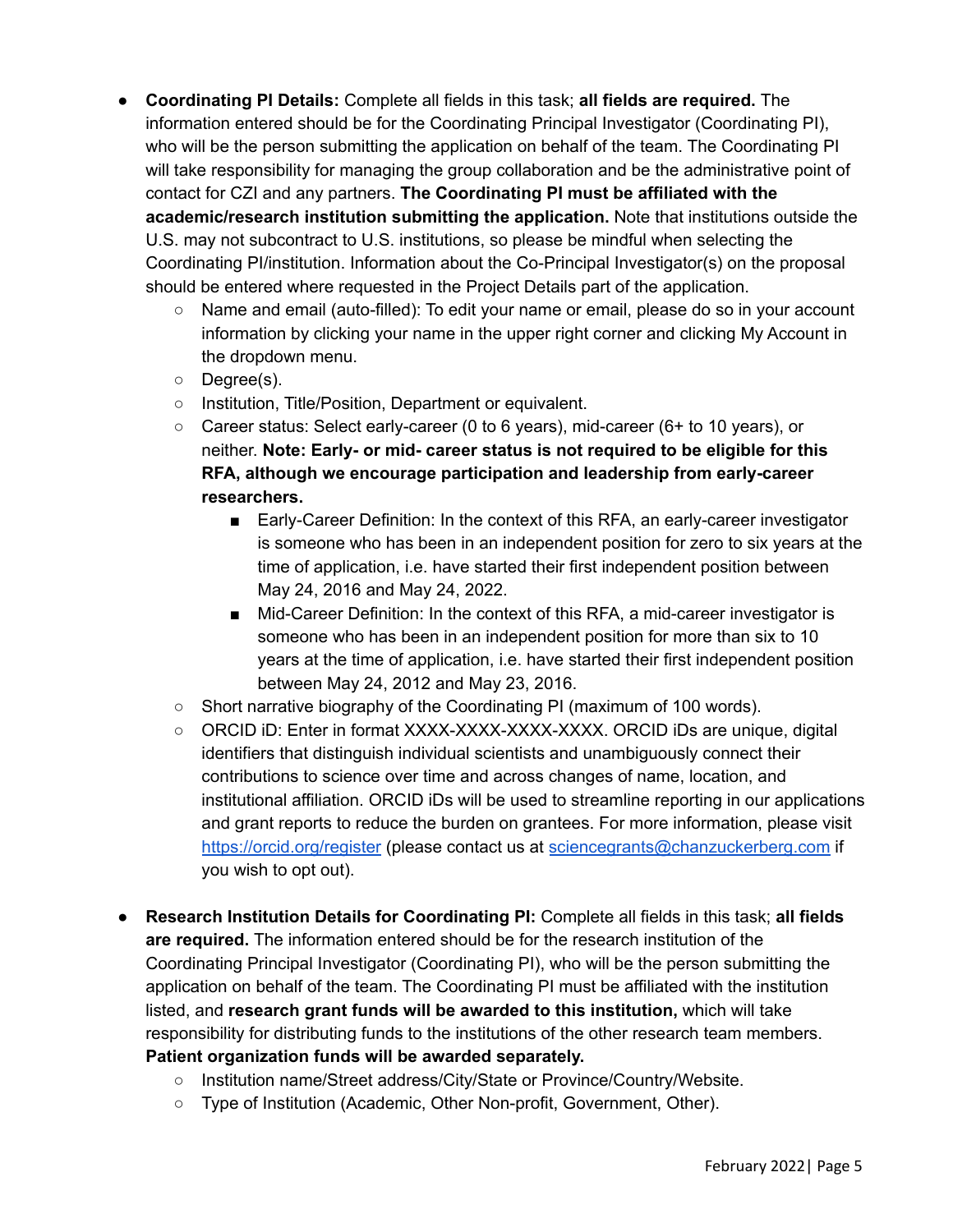- $\circ$  Tax ID: Enter your institution's Employer Identification Number (EIN), as assigned by the Internal Revenue Service in the 9-digit format (XX-XXXXXXX; 10 characters total). Foreign institutions or others who do not have an EIN should enter 44-4444444.
- Institutional / Administrative Contact: List the name and contact information for the administrative contact to discuss additional information needed, if selected for award.
	- First name, Last name, Title/Position, Email.
- Signing Official: List the name and contact information for the person authorized to sign on behalf of your institution.
	- First name, Last name, Title/Position, Email.
- Press Contact / Public Relations Official: List the name and contact information for the person to discuss press releases and media.
	- First name, Last name, Title/Position, Email.
- [Institutional](https://apply.chanzuckerberg.com/protected/resource/eyJoZnJlIjogOTQ1ODEyNDksICJ2cSI6IDE2ODQ2Nn0/) Approval Form: Upload as a single PDF. This [form](https://apply.chanzuckerberg.com/protected/resource/eyJoZnJlIjogOTQ1ODEyNDksICJ2cSI6IDE2ODQ2Nn0/) should be reviewed and signed by a person authorized to sign on behalf of your institution agreeing to the stated institutional and investigator requirements and commitments on data, resource sharing, and publication policies, as well as endorsing/verifying your application materials and confirming their ability to receive funding for the proposal. In the event of an award, all funds will be awarded to the Coordinating PI institution as the prime institution, and the Coordinating PI institution will be responsible for ensuring compliance of all of the terms, including compliance of all partners/subcontract institutions. **These policies are non-negotiable so this form should only be signed if the organization is able to comply with the terms as stated.** While CZI does not require sign-off by all of your partner institutions, please refer to what your institution requires. **Note: digital signatures are permitted as long as the document is not encrypted or password-protected.**
- **Lead Patient Organization PI Details:** The information entered should be for the Lead Patient Organization PI (Executive Director, Chief Scientific Officer, Research Coordinator, etc) who will be taking responsibility for the grant from the patient organization (as the Lead Patient Organization PI) and will be the administrative point of contact for the patient organization for CZI.
	- Name and email.
	- Organization.
	- Degrees(s).
	- Title/Position at organization.
	- Short narrative biography of the Lead Patient Organization PI (maximum of 100 words).

## ● **Patient Organization Details**:

- Eligibility requirements: In an effort to ensure your patient organization meets the eligibility requirements to apply, this eligibility questionnaire must be completed.
	- Is the organization a patient-led organization? This is defined as an advocacy group/disease foundation or organization that represents patients, employs patients in key leadership roles (e.g., Founder, Executive Director, Board of Directors) and is patient-centered in its programming.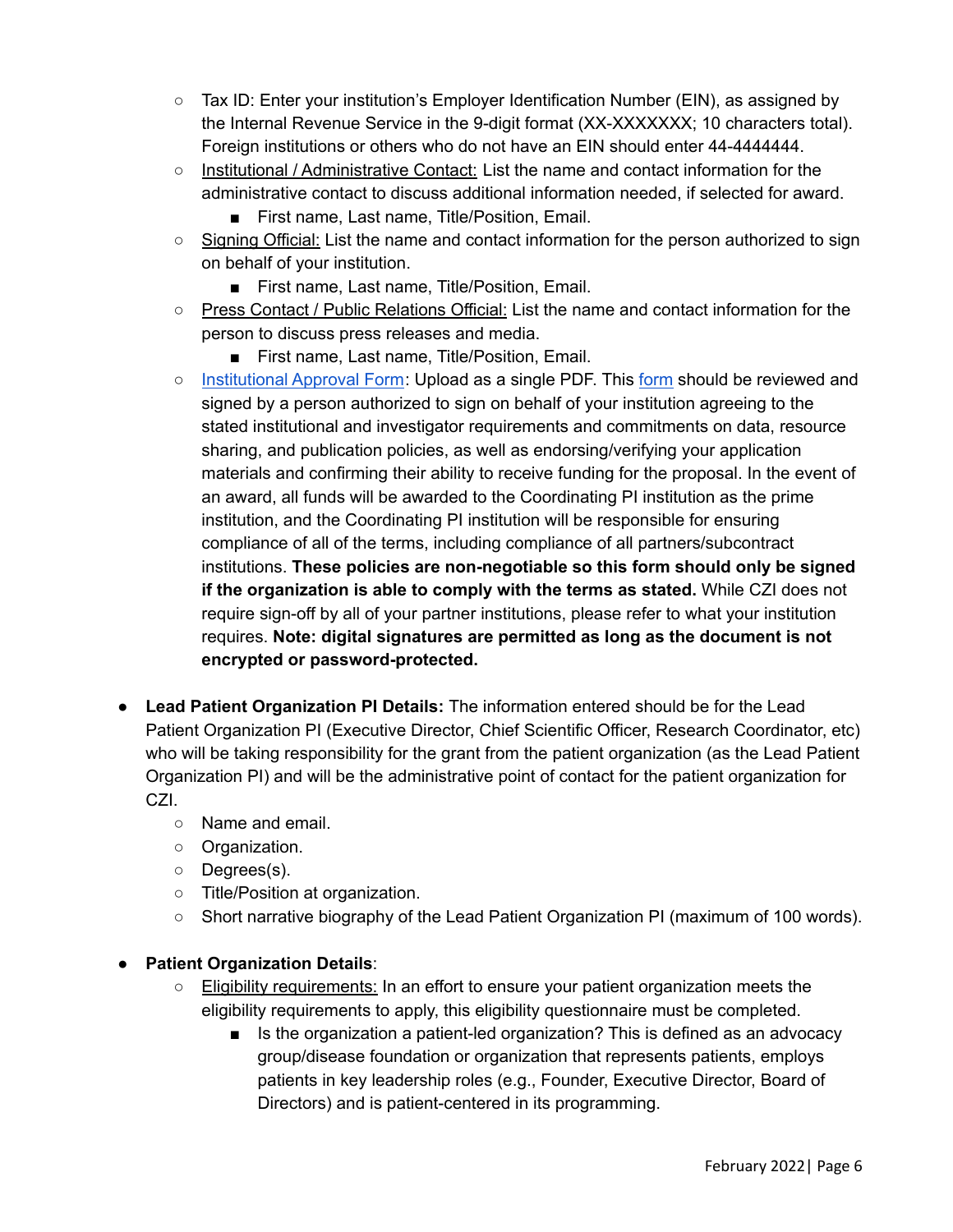- Is the organization focused on a rare disease, disorder, or syndrome, or group of closely related rare diseases, disorders, or syndromes? For the purposes of this application: as [defined](https://www.fda.gov/patients/rare-diseases-fda#:~:text=The%20Orphan%20Drug%20Act%20defines,drugs%20to%20treat%20rare%20diseases.) in the  $U.S.$  as a condition that affects fewer than 200,000 people in the U.S., or as defined in the [European](https://ec.europa.eu/info/research-and-innovation/research-area/health-research-and-innovation/rare-diseases_en#:~:text=In%20the%20European%20Union%2C%20a,million%20people%20in%20the%20EU.) Union as a condition that affects no more than 1 in 2,000.
- Is the organization tax-exempt under section  $501(c)(3)$  of the Internal Revenue Code? Or does the organization have a valid fiscal sponsor that is tax-exempt under section 501(c)(3) of the Internal Revenue Code? Or, if international, is the organization a registered non-profit that is equivalent to  $501(c)(3)$  organizations in the United States?
- Does the organization have an annual budget of less than \$10 million USD averaged over a two-year period?
- Enter the Patient Organization's Name/Street address/City/State or Province/Country/Website/Year established.
- Will your organization be applying with a fiscal sponsor? (Yes/no) If yes:
	- Fiscal Sponsor Organization Name
	- Fiscal Sponsor street address/City/State/Website
	- Fiscal Sponsor Contact Information
		- First name, Last name, Title/Position, Email.
- $\circ$  Enter the Patient Organizations Employer Identification Number (EIN), as assigned by the Internal Revenue Service in the 9-digit format (XX-XXXXXXX; 10 characters total). If you are a fiscally sponsored organization, please enter the Tax ID of your fiscal sponsor. Foreign organizations that do not have an EIN should enter 44-4444444.
- Other Organization Details:
	- Indicate the number of paid employees at the Patient Organization, including the Lead Patient Organization PI.
	- Share the Patient Organization's mission/mission statement (maximum of 75 words).
	- Mark all regions in which the Patient Organization is active. Check all that apply**.**
		- State/regional, U.S., North America, Central/South America, Africa, Asia, Europe, Australia
	- Are there other advocacy organizations working directly in the disease area the organization represents? (Yes/No)
		- If Yes: For each advocacy organization (maximum of 10):
			- Name of advocacy organization.
			- Description of if and how you work with those groups (maximum of 30 words).
			- **To add another row in a table**, click the box at the end of the row.
- Budget:
	- Provide the Patient Organization's total operating budget for the current fiscal year in U.S. dollars.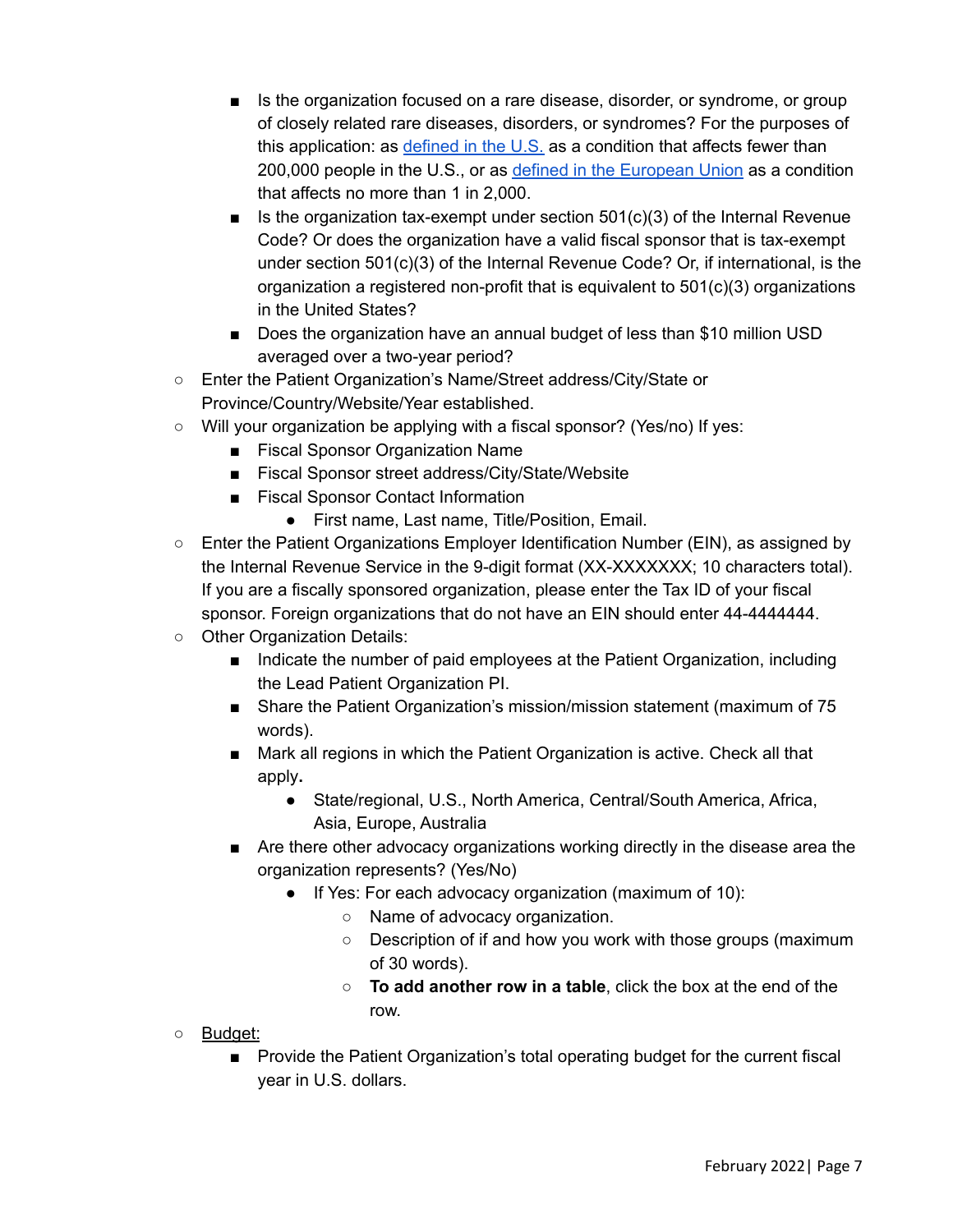- Indicate what percentage of the Patient Organization budget is currently allocated to research (including funding research directly, the development of research-enabling infrastructure, etc.).
- **Equal Opportunity & Diversity:** CZI Science supports the science and technology that will make it possible to cure, prevent, or manage all diseases by the end of this century. Everyone is affected by disease, yet different communities are affected by or experience disease in different ways. Moreover, due to systemic barriers, the scientific enterprise itself is not a place where all voices and talents thrive. We believe the strongest scientific teams—encompassing ourselves, our grantees, and our partners—incorporate a wide range of backgrounds, lived experiences, and perspectives that guide them to the most important unsolved problems. To enable our work, we incorporate diverse perspectives into our strategy and processes, and we also seek to empower community partners to engage in science.

We request demographic information associated with applications submitted to CZI in response to our open calls. This information helps us learn from the RFA process, as well as improve our strategies to help ensure members of underrepresented or marginalized groups in science are aware of and able to apply to CZI opportunities. **Please note that answering all questions below is voluntary, and demographic information will not be used to make final grant funding decisions.** All responses will be shared only with limited personnel, who will use that information only for the purposes described in this paragraph.

If you have any additional questions about why we ask this, what we do with the data, or to share suggestions for improvement, please reach out to [sciencegrants@chanzuckerberg.com](mailto:sciencegrants@chanzuckerberg.com).

The information below may be entered for the Coordinating PI. **Please note that completing the below is voluntary, and demographic information will not be used to make final grant funding decisions.**

- What is your race/ethnicity? (optional)
- What is the year of your last academic degree? (optional)
- What is your gender? (optional)
- Are you transgender? (optional)
- Are you a member of the LGBTQ community? (optional)
- Do you have one or more disabilities? Please specify (optional)

The information below may be entered (up to four total) for the Lead Patient Organization PI and co-Principal Investigators listed in the Project Details section. **Please note that completing the below is voluntary, and demographic information will not be used to make final grant funding decisions.** Please also let your co-Principal Investigators and Lead Patient Organization PI know if you choose to enter the below in case they object to your providing that information to CZI.

○ Do any of the co-Principal Investigators and/or Lead Patient Organization PI self-identify as one of the following? Woman, Man, Non-binary/Third gender, Prefer not to state, Prefer to describe (optional)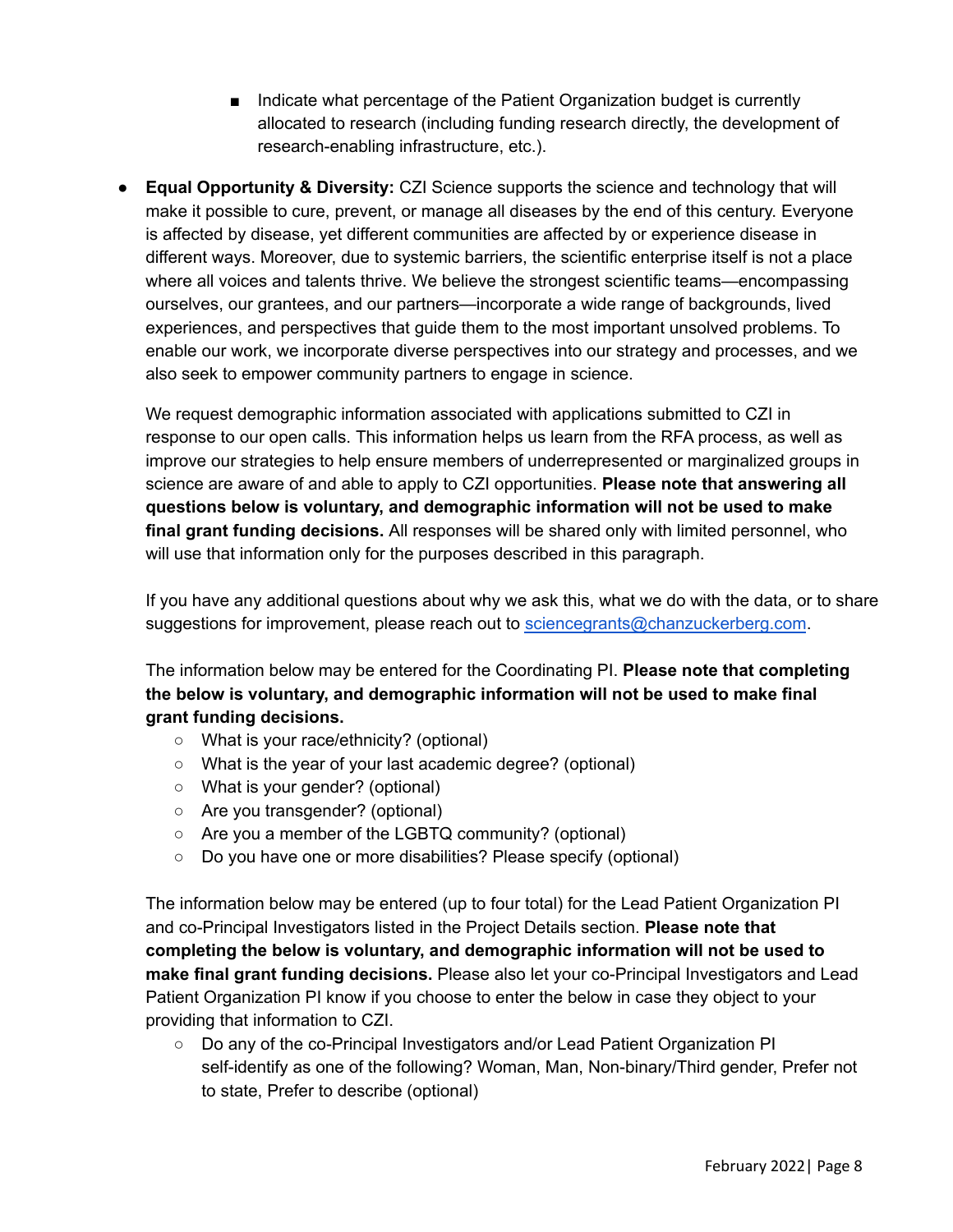- If yes, how many of the listed co-Principal Investigators and/or Lead Patient Organization PI self-identify as one of the above gender identities? **Please do not include requested information on a per person basis; we are looking for aggregated information (optional)**
- Do any of the co-Principal Investigators and/or Lead Patient Organization PI self-identify as one of the following? Two or More Races, Black and/or African American, Asian, White, Hispanic or Latinx, Middle Eastern or North African, Native Hawaiian or Other Pacific Islander, American Indian or Alaska Native, Prefer not to state, Prefer to describe (optional)
	- If yes, how many of the listed co-Principal Investigators and/or Lead Patient Organization PI self-identify as one of the above race/ethnicities? **Please do not include requested information on a per person basis; we are looking for aggregated information (optional)**
- **Project Details:** Complete all fields in this task; all fields are required.
	- Project Title: Auto filled; limited to 60 characters, including spaces. If you need to edit your project title, navigate to your application summary page, click on the three dots to the right of the application title (next to the Preview link) and select Rename from the dropdown menu.
	- Project Purpose: Summarize your research project; limited to one sentence. Please use a third-person voice. (maximum of 200 characters including spaces)
		- Example: *To develop a comprehensive, validated atlas of the human kidney at single-cell resolution open to the entire scientific and clinical community.*
	- Abstract/Project Summary: Describe your project. Please use a third-person voice [\(example\)](https://chanzuckerberg.com/science/programs-resources/single-cell-biology/seednetworks/benchmarking-developing-and-adult-kidney-with-organoids-at-single-cell-resolution/). (maximum of 250 words)
	- Milestones: Summarize the annual milestones for the project, including yearly deliverables that demonstrate progress and iteratively contribute to resources available to the community as well as the expected activities and processes for researcher-patient collaboration throughout the duration of the project; and patient engagement activities. Please use a third-person voice (list format, maximum of 250 words)
	- Rare Disease Name*:* Provide the name of the proposal's primary rare disease, disorder, or syndrome, or group of closely related rare diseases, disorders, or syndromes of focus. Write out any acronyms. If the disease exists in a rare disease database such as [Gard](https://rarediseases.info.nih.gov/), [Orphanet](https://www.orpha.net/consor/cgi-bin/index.php), or [Mondo,](https://monarchinitiative.org/) please provide the link to it. (maximum of 10)

#### For example,

| <b>Name</b>                               | Link                                                                                    | <b>Add another row?</b> |
|-------------------------------------------|-----------------------------------------------------------------------------------------|-------------------------|
| Charcot-Marie-Tooth<br>disease type 2B    | https://rarediseases.info.nih.gov/diseases/<br>9192/charcot-marie-tooth-disease-type-2b |                         |
| Autosomal dominant<br>Charcot-Marie-Tooth | https://bit.ly/2Yxqxgm                                                                  |                         |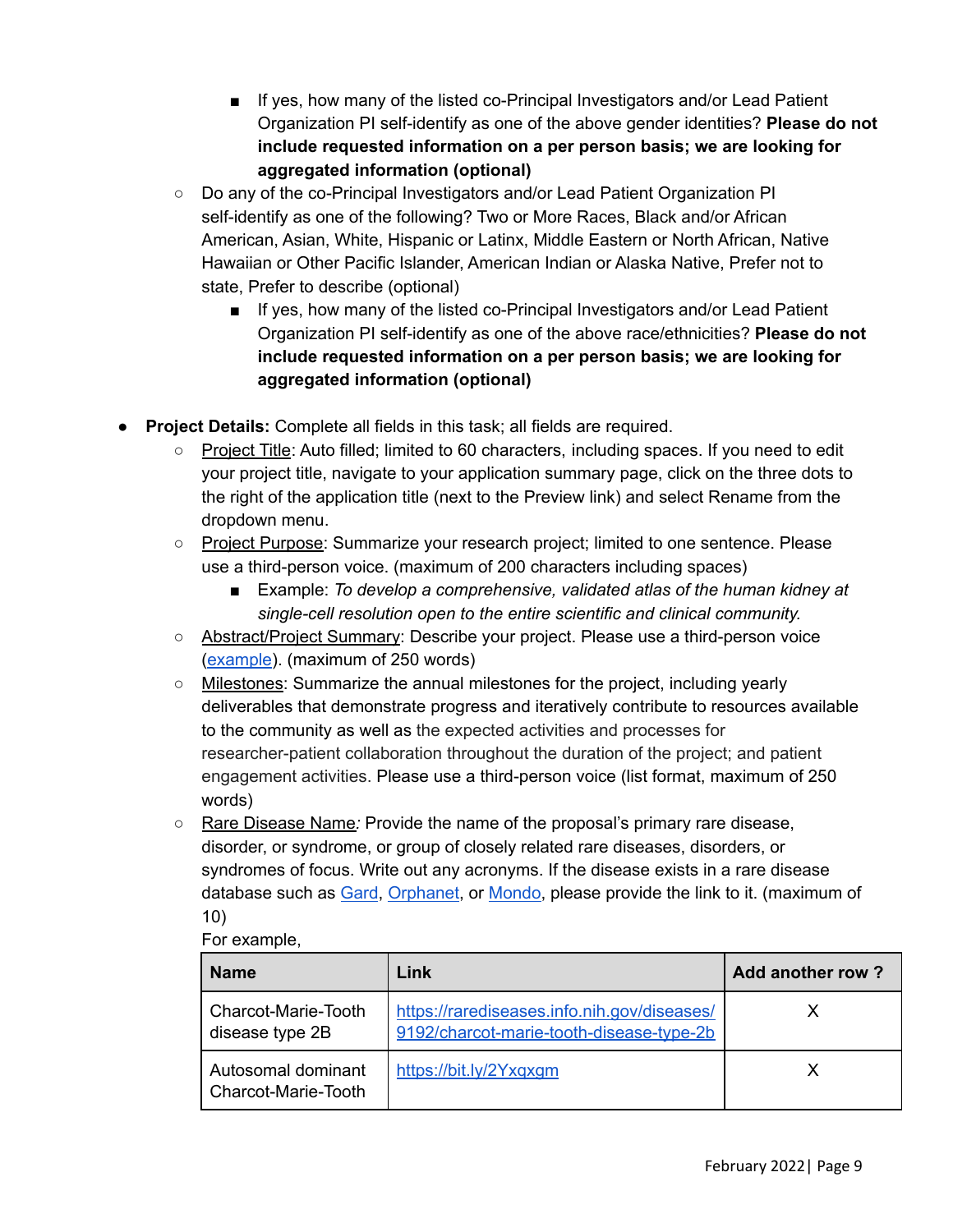| disease type 2B                       |                                                         |  |
|---------------------------------------|---------------------------------------------------------|--|
| Charcot-Marie-Tooth<br>disease type 2 | https://monarchinitiative.org/disease/MON<br>DO:0018993 |  |

- Disease Description: Include basic information related to incidences, prevalence, life expectancy, affected population demographics, age of diagnosis, known cases, etc (maximum of 200 words).
- Patient Experience: Describe the typical experience of patients with the disease including but not limited to common symptoms, treatment options, disease progression, quality of life. Please also describe any diagnostic challenges, including but not limited to typical method(s) of diagnosis (genetic testing, clinical, imaging, etc.), percent of undiagnosed in the affected population, subpopulations, global regions, ethnic, or racial groups that are undiagnosed (maximum of 200 words).
- Focus Area: Explain why the focus area described above is a current priority in the disease area. Specifically, explain how patients' needs and priorities have been identified and how this research focus area reflects and advances those priorities (maximum of 400 words).
- Diversity, Equity, and Inclusion (DEI) Statement: Advancing DEI is a core [value](https://chanzuckerberg.com/about/our-approach/dei/) for CZI. Describe how your project and/or team will incorporate the values of equity, diversity, and inclusion into the proposed project in the following areas (maximum of 250 words):
	- Describe goals for the inclusion and representation of participants who come from a diversity of racial, ethnic, and ancestral backgrounds, and if your project addresses a racial health disparity in rare disease. This could include projects that are focused on a rare disease with high prevalence in, and/or disproportionately impacts communities of color; and/or studies that propose a plan to recruit tissue donors from communities of color and other ancestries underrepresented in biomedical research and data. We strongly encourage the inclusion of patients who are members of communities that are underrepresented in biomedical research, with particular emphasis on [underrepresented/understudied](https://www.nature.com/articles/s41576-019-0144-0?proof=trueMay.) ancestries.
	- Sex parity is expected where appropriate. If there is an opportunity to analyze significant numbers of samples from intersex individuals, such work is highly encouraged.
	- Teams proposing to work with communities that have been historically marginalized or exploited are encouraged to incorporate ethics guidelines into their research plans. In particular, for work with Indigenous communities in the United States, it is encouraged that NIH [guidelines](https://allofus.nih.gov/all-us-research-program-tribal-consultation-final-report) for working with Native American communities be incorporated into the research plan, where applicable. Groups outside of the United States are encouraged to adopt regional guidelines for working with Indigenous or historically marginalized communities.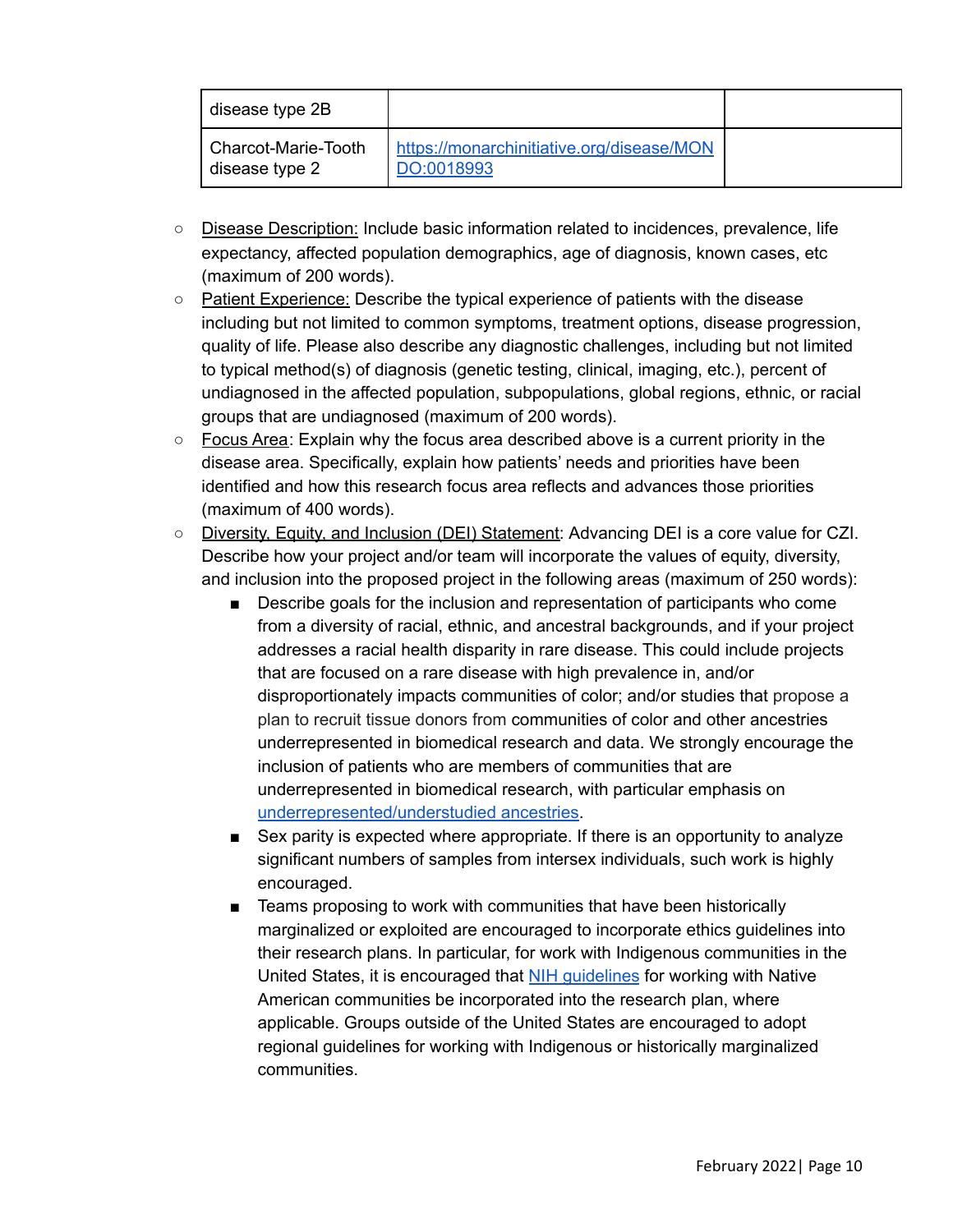- Number of Research Institution Co-Principal Investigators: Indicate the number of Co-Principal Investigators. **Do not include the Coordinating PI or the Lead Patient Organization PI in this section**. Complete the table with the following information for each co-PI (maximum of three). You may need to use the scroll bar at the bottom of the table to scroll right to view and to complete all fields. Alternatively, you can tab to move through and complete the fields. For each co-PI, please provide:
	- Co-PI name, Title/Position, Degrees, ORCiD ID (format: XXXX-XXXX-XXXX-XXXX), Email, Career status
		- Early-Career Definition: In the context of this RFA, an early-career investigator is someone who has been in an independent position for zero to six years at the time of application, i.e. have started their first independent position between May 24, 2016 and May 24, 2022.
		- Mid-Career Definition: In the context of this RFA, a mid-career investigator is someone who has been in an independent position for more than six to 10 years at the time of application, i.e. have started their first independent position between May 24, 2012 and May 23, 2016.
	- Organization Name, Country, Website
	- Type of organization (Academic, Other Non-profit, Government, Other).
	- Tax ID: Enter your organization's Employer Identification Number (EIN), as assigned by the Internal Revenue Service in the 9-digit format (XX-XXXXXXX; total of 10 characters). Foreign organizations or others who do not have an EIN should enter 44-4444444.
- Role Description of Each PI: Describe the role and expertise in the context of project delivery of each PI on the project (maximum of 500 words).
- $\circ$  Interdisciplinary Teams: We recognize that the collaborative nature of this work requires bringing together experts in several different areas who may or may not have worked together previously. Describe the team including: any existing collaborations, and how the collaboration is structured to promote equity among those involved, ensure good communication and productivity, and center the voice of patients. This section may/should also highlight diversity of the scientific team or equity among international collaborations (maximum of 500 words).
- **Project Proposal:** Upload your project proposal as a single PDF; font must be 11 points or larger and margins must be at least one-half inch (top, bottom, left, and right) for all pages (letter size required). Include the following sections:
	- Proposal Body: (maximum of 2500 words, which includes 250 words for the Abstract)
		- Abstract: Copy your Abstract/Project Summary entered in the Project Details section here.
		- Scientific goals of the project: Define the scientific question or problem related to rare neurodegenerative disease biology that the team aims to explore, as well as the potential contribution of this project to wider rare disease and neurodegenerative disease biology. Clarify the rationale for how this project addresses a critical gap for the field and how the team is poised to address this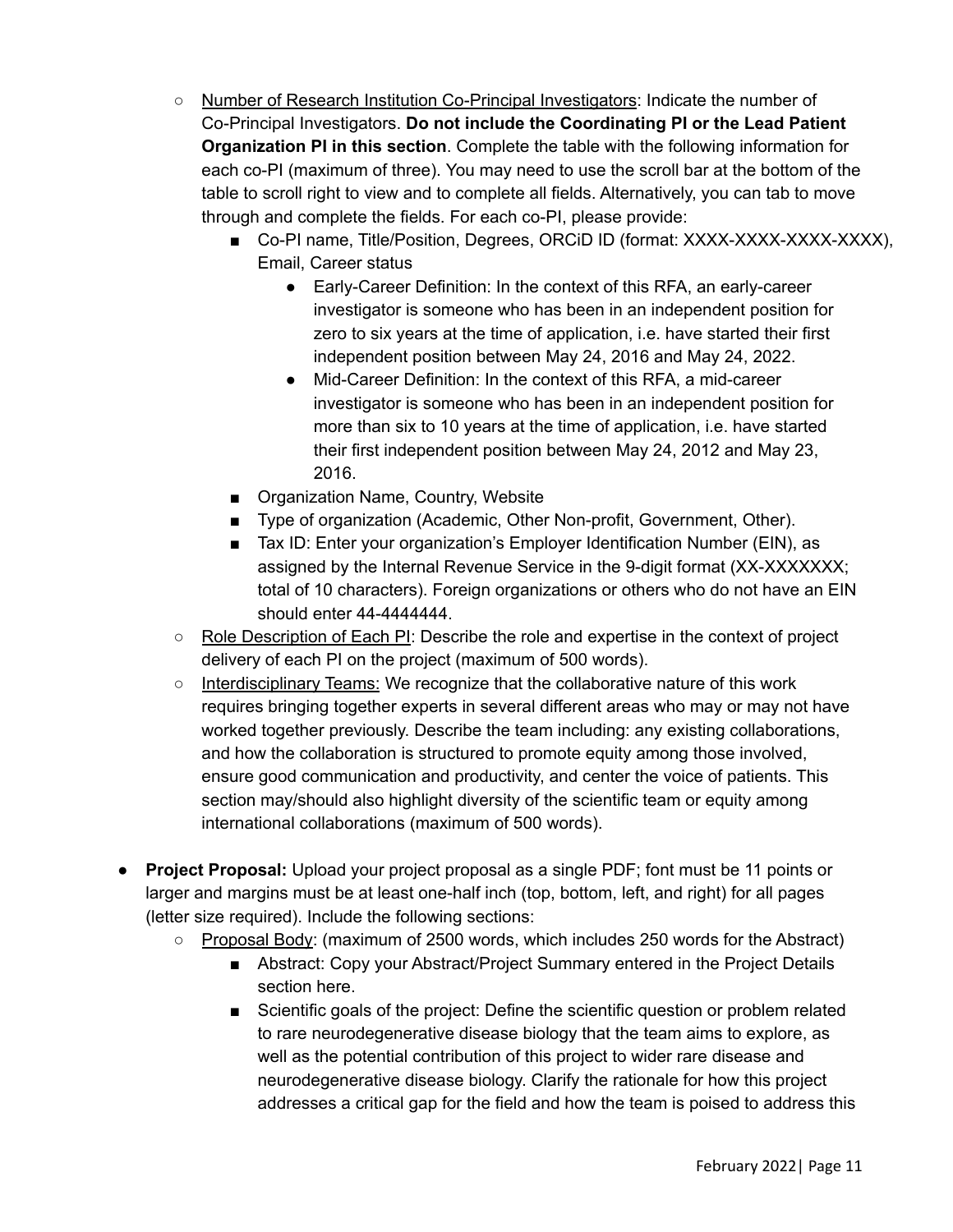gap. How will this project advance progress on the chosen rare disease(s) and how does this work reflect the priorities of patients?

- Patient organization collaboration: Inclusion of one Lead Patient Organization PI (Executive Director, Chief Scientific Officer, Research Coordinator, etc.) on this project is required. Describe how the patient organization and research team envision working together. Specifically, describe how the patient organization has been involved in the identification of research project priorities, and how they will be involved in the project from project design through to the dissemination of results.
- Patient engagement plan: Describe how the project team, including the patient organization, intends to engage the patient community/communities, the research team/patient organizations' history with those communities, and other institutional, local, or regional partners that will be relied on.
- If the project intends to use patient samples/tissue resources, please describe how the team will obtain the samples necessary for the project. Who will be involved in the collection of samples (i.e. the patient organization or other)? Will samples be banked for future studies, and if so, how and where, and who will have access to these samples? If using biobanked samples, please address how the biobank resource(s) will be replenished, maintained, and/or expanded via patient engagement activities, as well as how the results and benefits of the research will be shared with the donor patient communities from which they were acquired or have relevance to.
- Tools and resources: Describe the tools, resources, and/or specific expertise that your group would like to develop or bring to this collaborative network of other projects working on rare diseases, and the tools/resources that could be generated by other networks—both within the rare disease community and perhaps within other CZI programs—that would benefit your work.
- Figures/Preliminary Data (optional): Maximum of two pages, inclusive of legends. Figure legends do not count towards the word count.
- References Cited in Your Proposal: No word/page limit; include complete source references.
- **Budget Description (5 page maximum):** Upload in PDF format; budgets should be uploaded in a combined single PDF; font must be 11 points or larger and margins must be at least one-half inch (top, bottom, left, and right) for all pages (letter size required). Provide a detailed description of the costs to be funded by this grant at a high level and in table format, outlining costs for personnel (including names, if known), supplies, equipment, travel, meetings/hackathons/sprints, subcontracts, other costs, and up to 15% indirect costs (excluding equipment and subcontracts).
	- **Total project budgets** should be \$500,000 USD total costs (inclusive of up to 15 percent indirect costs) per year for a total of \$2,000,000 USD total costs for 48 months.
		- We anticipate funding the research team for \$400,000 USD total costs (inclusive of up to 15 percent indirect costs) per year for a total of \$1,600,000